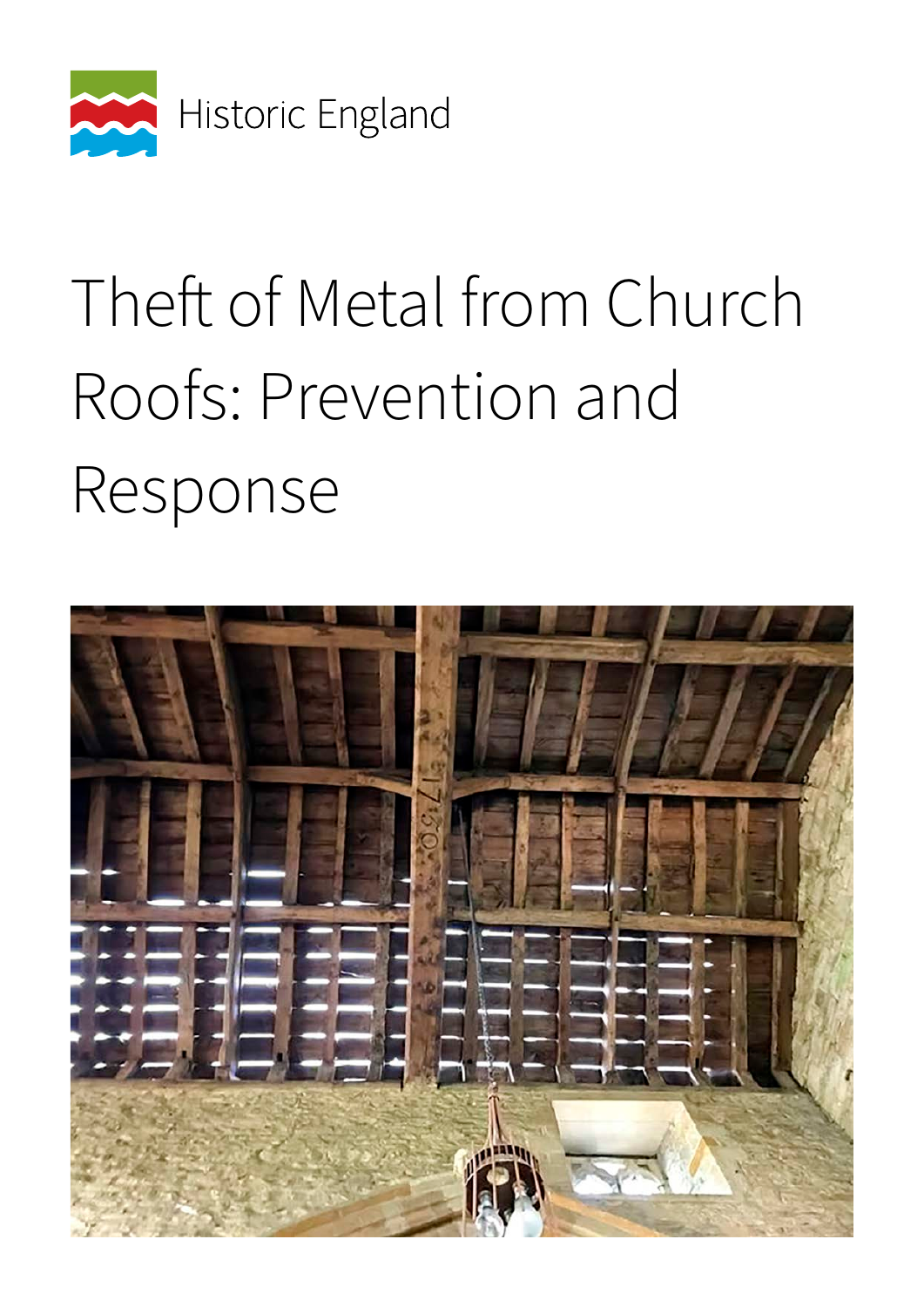### Summary

This advice note is intended to offer clarity to congregations responding to the sharp rise in the number, severity and geographical spread of metal thefts from church roofs since publication of our previous metal theft advice note in 2017. It sets out actions you can take to reduce the likelihood and impact of metal theft. These include knowing your building, understanding the main heritage crime risks that affect your area, undertaking a combination of measures to prevent theft, and being aware of the specific security measures required by your insurer to guarantee that you are covered in the event of metal theft.

When a theft has taken place, it can be difficult to know how to respond. This advice note sets out how to report a crime and what to do in the immediate aftermath to ensure that no further damage or loss to your building is sustained due to the theft of roof metal.

This document has been prepared by Andy Bliss, Mark Harrison and Rachel Neaum. With thanks to the following for their consultation and contributions: Stephen Armson-Smith, Dale Dishon, Diana Evans, Simon Headley, Charlotte Horner-Hill, Clare Howse, David Knight, Stuart Orton, Sally Picker and Guy Robinson.

This is part of a suite of advice notes relating to Metal Theft and Heritage Crime. This edition published by Historic England September 2021.

All images © Historic England unless otherwise stated.

Please refer to this document as:

Historic England 2021 *Theft of Metal from Church Roofs: Prevention and Response*. Swindon. Historic England.

Front cover: The view no churchwarden wants to see: a church roof stripped of lead © Gabrielle Boyle [www.gabrielleboyle.co.uk](http://www.gabrielleboyle.co.uk)

[HistoricEngland.org.uk/advice/caring-for-heritage/places-of](https://HistoricEngland.org.uk/advice/caring-for-heritage/places-of-worship/places-of-worship-at-risk/metal-theft/)[worship/places-of-worship-at-risk/metal-theft/](https://HistoricEngland.org.uk/advice/caring-for-heritage/places-of-worship/places-of-worship-at-risk/metal-theft/)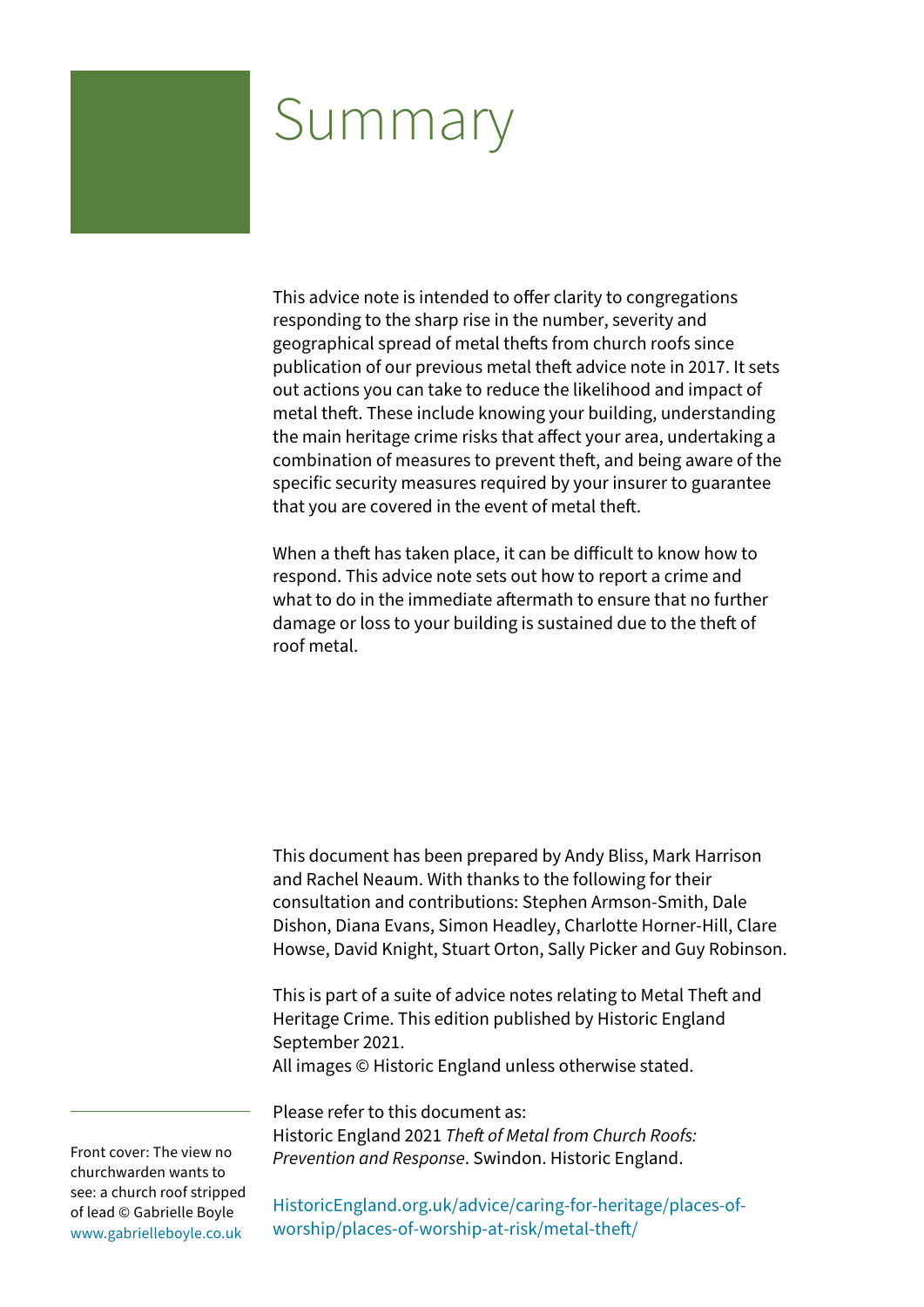### <span id="page-2-0"></span>Contents

| 1              |                                                        |  |
|----------------|--------------------------------------------------------|--|
|                |                                                        |  |
| $\overline{2}$ |                                                        |  |
|                | Take extra precautions when contractors are on site 10 |  |
| 3              |                                                        |  |
|                |                                                        |  |
| 4              |                                                        |  |
|                |                                                        |  |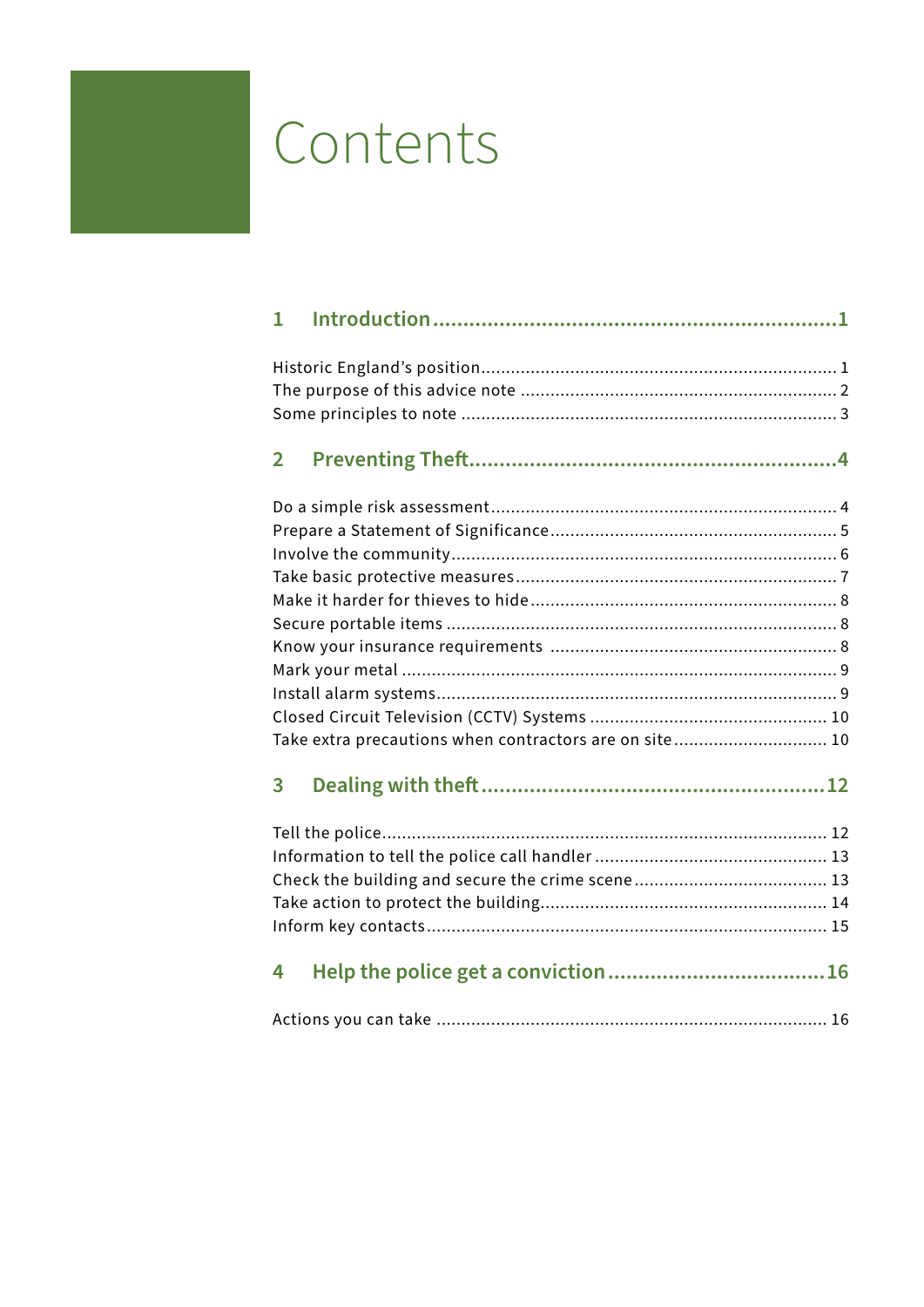## <span id="page-3-0"></span>**1** Introduction

### **Historic England's position**

- 1.1 Historic England fully appreciates the frustration and distress caused by crimes affecting historic places of worship, particularly metal theft. We have addressed this note specifically to those who carry the responsibility for attempting to prevent the theft of metal from church roofs and responding to it when it has happened.
- 1.2 Church buildings are often at the heart of the local community and a large number of people will be affected by the theft of roof metal. This also means that there is a wider community of people who can help prevent crime through good relationships and communication about the risks and signs of theft. There are many inexpensive ways to reduce the risk of metal theft.
- 1.3 It is important to know the requirements of your insurer and follow their advice to ensure that, if you are a victim of metal theft, you are fully covered by your insurance, including requirements regarding roof alarms and metal marking.
- 1.4 Permission may be required if you wish to undertake prevention measures that alter or mark your historic building, or any trees on site. You should ensure you have the appropriate permissions from your denominational body and local authority when undertaking such works.
- 1.5 We do not consider fear of theft as justification for the removal of lead and copper roof coverings in good working order and with good remaining life expectancy before thieves have struck.
- 1.6 When a theft has taken place, it can be difficult to know how to respond. This advice note sets out how to report a crime and what to do in the immediate aftermath to ensure that no further damage or loss to your building is sustained due to the theft of roof metal. We recommend putting tarpaulins or plastic sheeting on the roof as an emergency covering. This is a top priority as even a small amount of rain ingress can cause a huge amount of damage very quickly.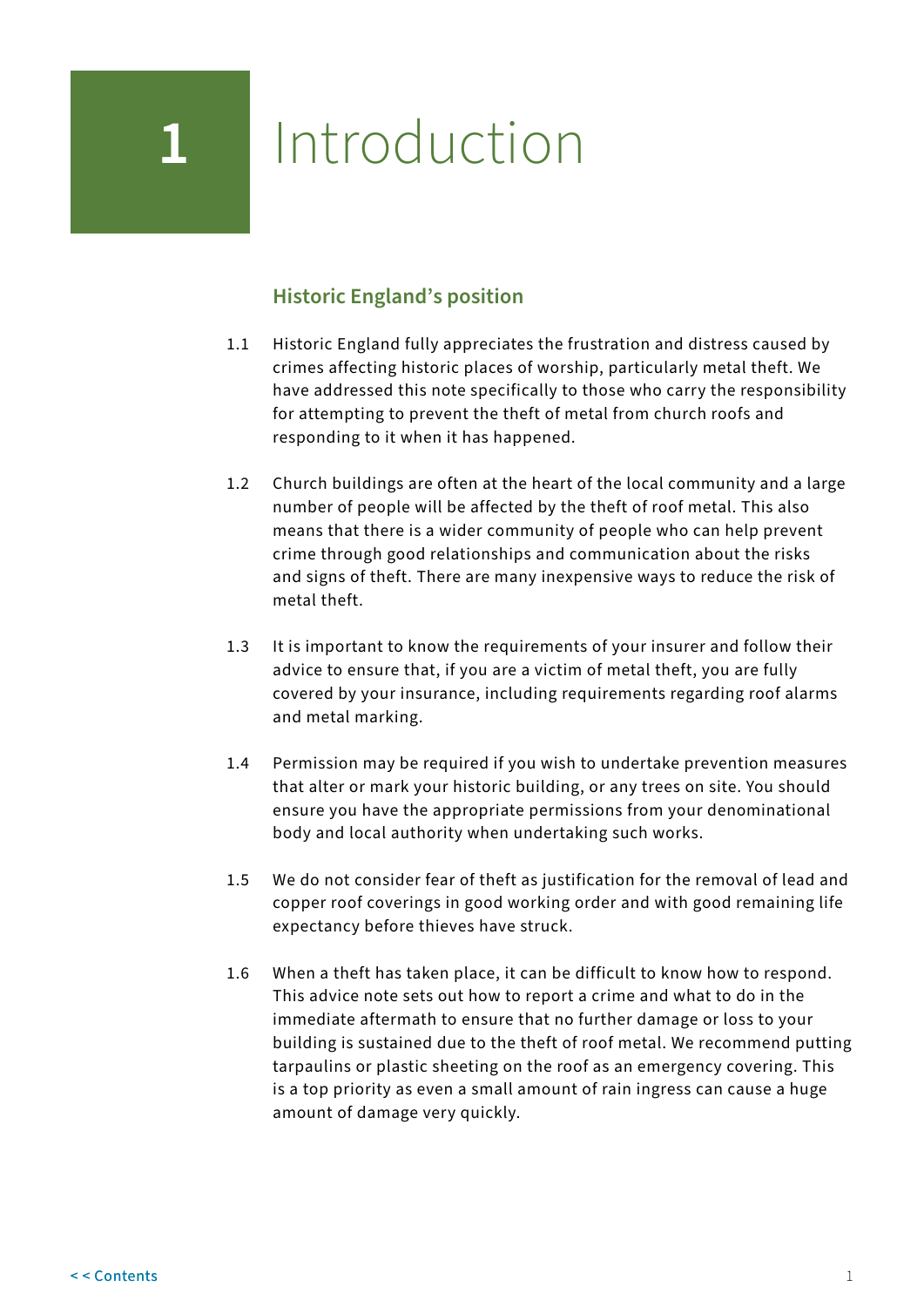### **The purpose of this advice note**

- <span id="page-4-0"></span>1.7 This advice note is intended to offer clarity to congregations responding to the sharp rise in the number, severity and geographical spread of metal thefts from church roofs since publication of our previous metal theft advice note in 2017. It is intended to help members of the Parochial Church Council (PCC) and Diocesan Advisory Committee (DAC), parish councils and local authorities, church architects/surveyors and other interested parties to understand how criminal activity can be prevented. It is part of a package of materials published by Historic England to provide help with prevention and, where necessary, recovery from metal theft and other heritage crimes. Other elements of the package include:
	- [Theft of Metal from Church Roofs: Replacement Materials](https://historicengland.org.uk/images-books/publications/theft-metal-church-roofs-replacement-materials/)
	- [Church Roof Replacement Using Terne-Coated Stainless Steel](https://historicengland.org.uk/images-books/publications/church-roof-replacement-terne-coated-stainless-steel/)
	- [Online advice](https://historicengland.org.uk/advice/caring-for-heritage/heritage-crime/report/) with links to additional material including a risk assessment template and advice about what to do on discovering a theft
	- Wider advice on [heritage crime](https://historicengland.org.uk/advice/caring-for-heritage/heritage-crime/) and protecting historic sites and buildings in England, including
		- [Preventing heritage crime](https://historicengland.org.uk/advice/caring-for-heritage/heritage-crime/prevent/)
		- [Reporting a heritage crime](https://historicengland.org.uk/advice/caring-for-heritage/heritage-crime/report/)
		- [Tackling heritage crime](https://historicengland.org.uk/advice/caring-for-heritage/heritage-crime/tackling/)
		- A guide to [Heritage Crime Impact Statements](https://historicengland.org.uk/advice/caring-for-heritage/heritage-crime/taking-action/) (see [below](#page-19-0) for details)
- 1.8 These advice notes set out Historic England's response to the theft of metal roof coverings from historic church buildings, in particular lead and copper. We recognise that these heritage crimes are upsetting, expensive and challenging for congregations and local communities who care about their church and its history. Preventing future thefts is paramount but dealing with the aftermath in an appropriate way is also very important.
- 1.9 We are working hard with our partners in the police and Crown Prosecution Service to help them apprehend, charge and bring to justice the criminals who are carrying out these devastating heritage crimes. We remain hopeful that our joint concerted efforts, including the efforts of parishes and their local communities, will reduce the number of attacks on metal roofs in future and increase the number of convictions. The importance of the local community cannot be overstated; noticing suspicious behaviour, reporting to the police and keeping an eye on the church building are key to prevention of theft. This note aims to help you to prevent crime effectively and report it safely.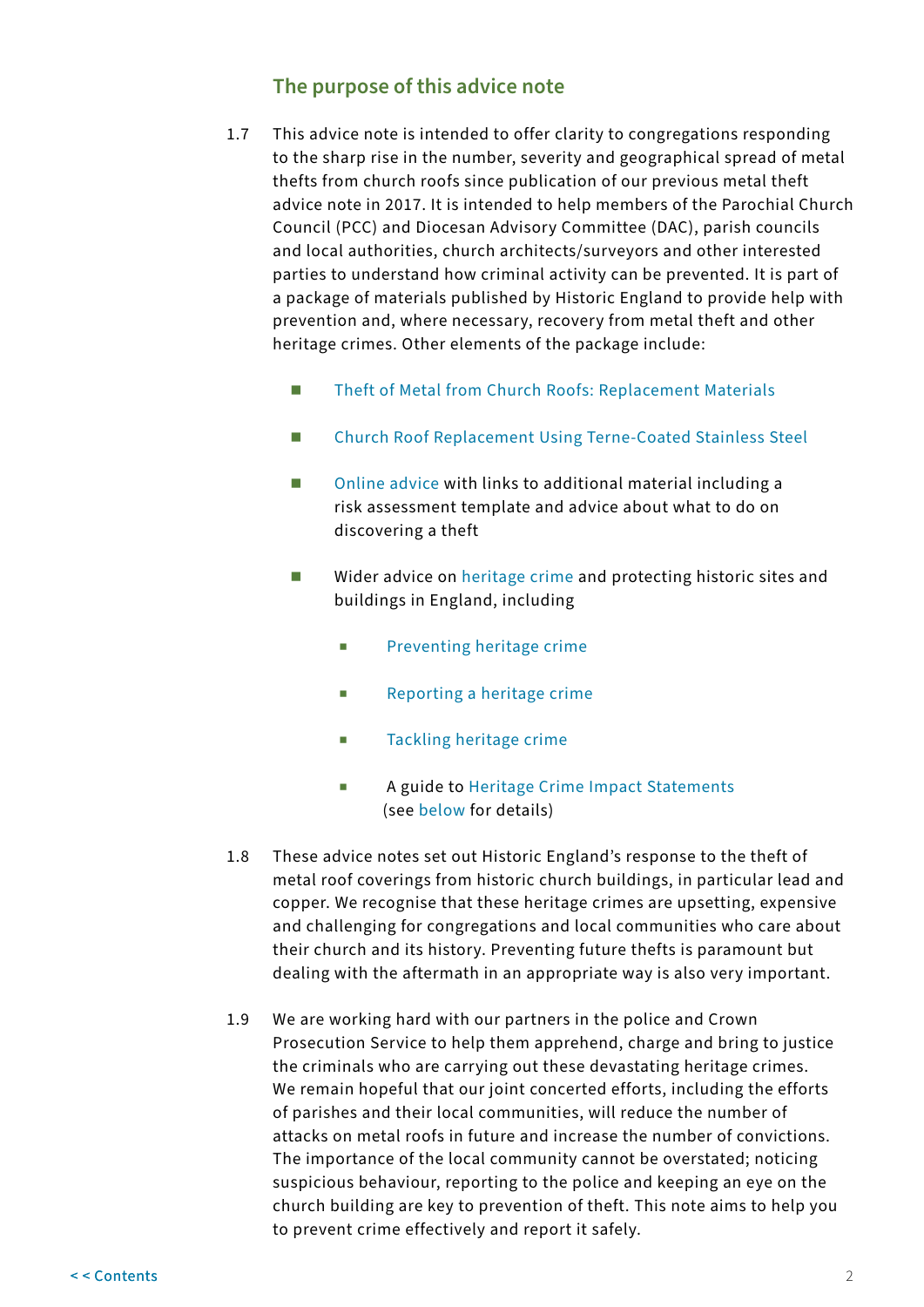### <span id="page-5-0"></span>**Some principles to note**

- We have used "church" to refer to Church of England parish churches under the Ecclesiastical Exemption because the overwhelming majority of thefts are targeted at these buildings. However, the principles of this advice note may be applicable to other listed places of worship or other types of listed buildings, subject to the necessary permissions under the relevant consent regimes.
- We refer throughout to "lead" as most metal stolen from church roofs is lead, but the same principles apply to copper (which was sometimes used as a replacement for stolen lead coverings in the mid-20th century).
- Although the title refers to roofing there are other metal parts that are desirable to thieves, for example lightning conductors and water management infrastructure such as lead downpipes, hoppers and guttering. The note applies to these as well.
- Recorded crimes at churches and other heritage locations include theft of architectural stonework such as paving stones, brickwork and other features. Although not specifically covered within this advice note, some of the advice may also be relevant to these crimes. Thinking about preventing metal theft can form a part of your wider thinking about security.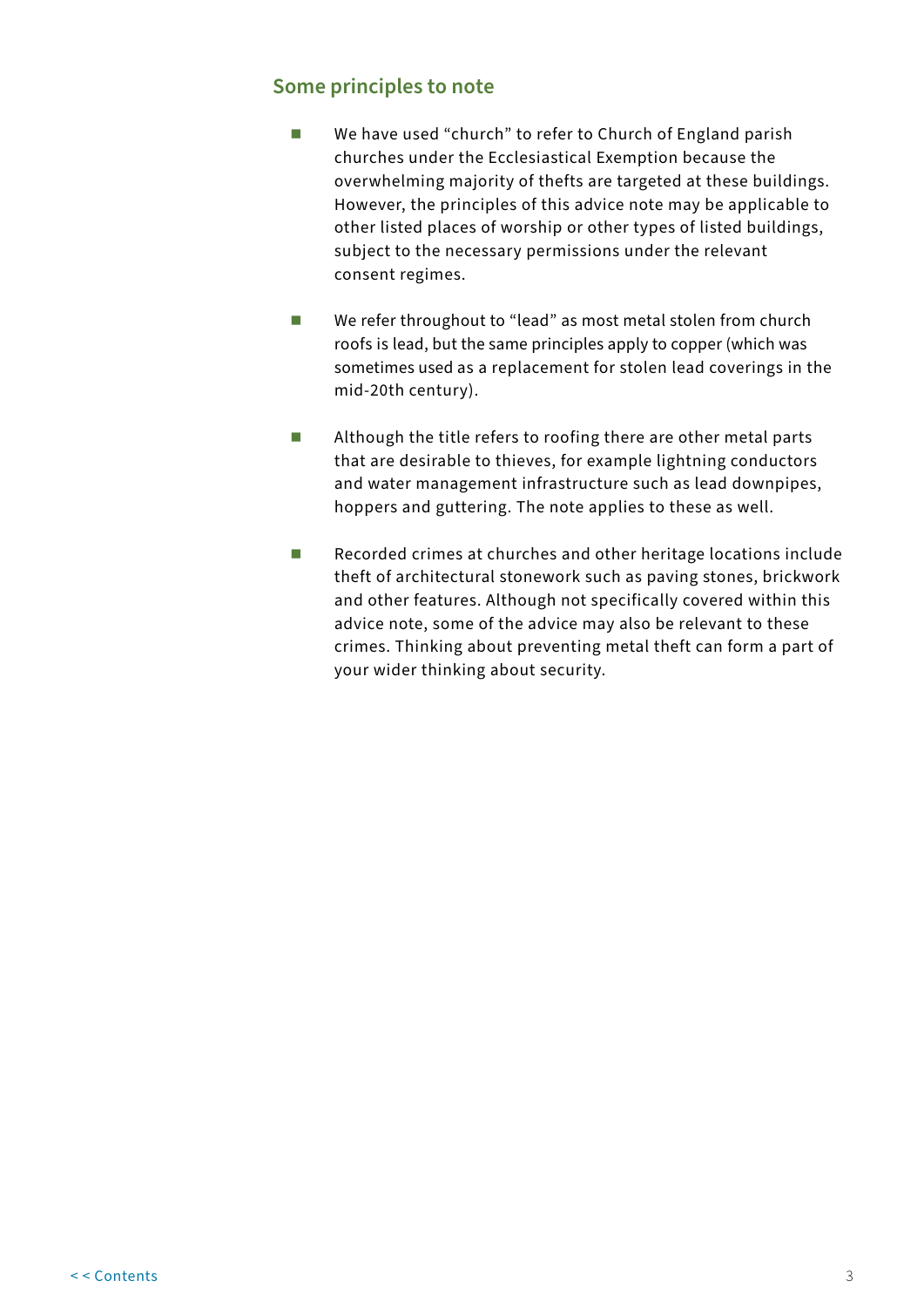### <span id="page-6-0"></span>**2** Preventing Theft

- 2.1 There is no 'one size fits all' answer to the challenges of metal theft. The best way to be prepared is to know your building, understand the main heritage crime risks that affect your area, undertake a combination of measures to prevent theft, and be aware of the specific security measures required by your insurer to guarantee that you are covered in the event of metal theft.
- 2.2 Theft of metal from church roofs is frequently a serious and organised crime. It is often planned and researched and may involve modern slavery. It can happen during the day or night. Thieves may dress as legitimate workers in broad daylight, or they may strike in dark and inclement weather when they are unlikely to be seen or heard. Despite this, there are clear practical steps you can take to ensure your church is a less-appealing target for metal thieves. Many of these steps need not be expensive.
- 2.3 This section sets out actions you can take to reduce the likelihood of metal theft, which may also have wider applications to the security of your whole building. As with all your security measures, these should be regularly reviewed so that any areas of vulnerability are identified and addressed quickly.

### **Do a simple risk assessment**

- 2.4 The aim is to try to spot what would make the building an easy target, so asking the sort of questions a thief might ask is a good starting point. Some examples are:
	- What type of metal is there? How much is there? How accessible is it? How easy would it be to remove?
	- Would a thief be seen? Do neighbours overlook the site? Are security lights and public streetlights working?
	- Are security measures in place with notices saying what they are? Can the security measures be routinely tested to ensure they are in working order?
	- $\blacksquare$  Is there a side of the building with a low roof, porch or adjacent oil tank that would make it easy to gain access?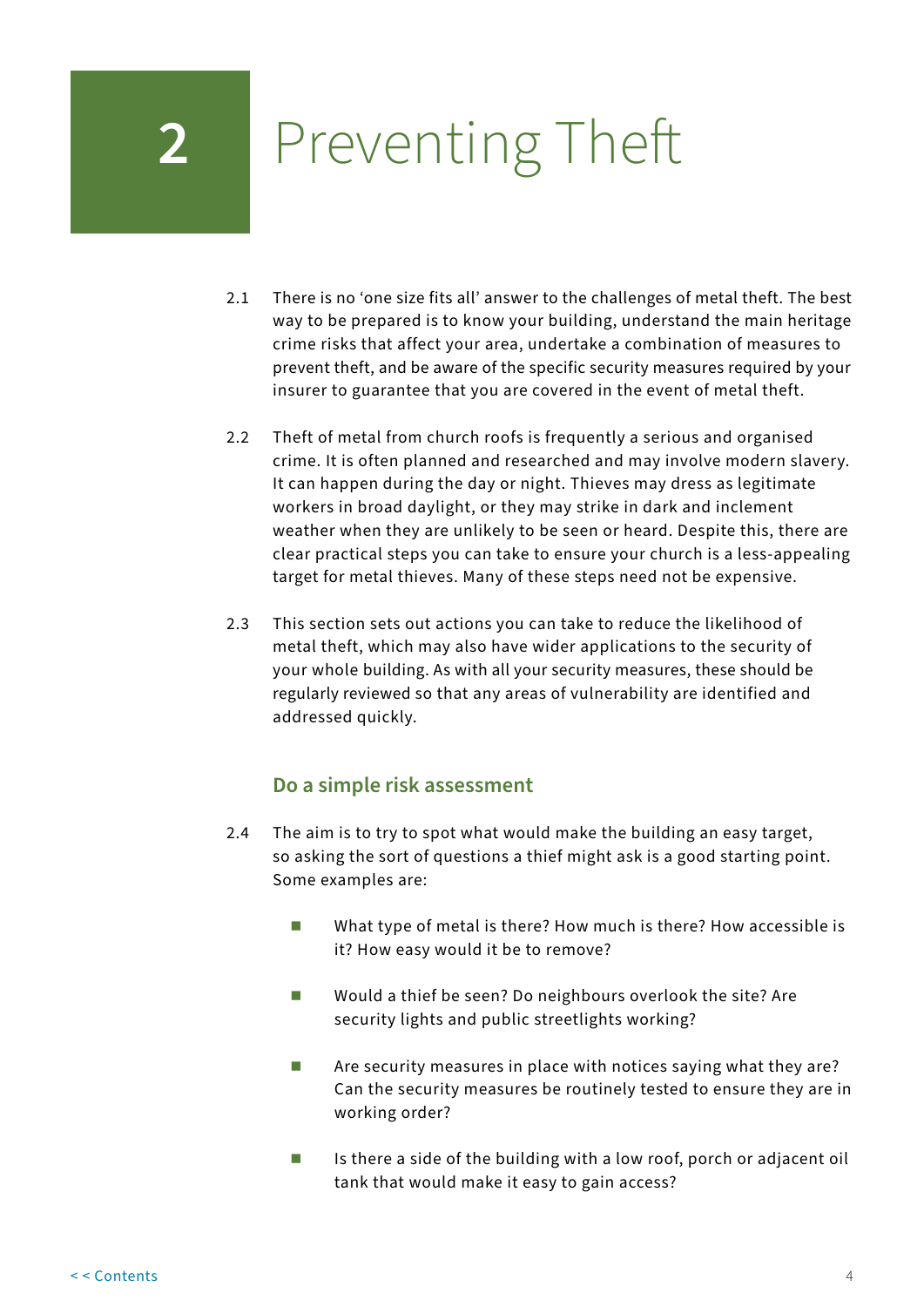- <span id="page-7-0"></span>■ Could a van or lorry be parked nearby? How easy is vehicle access, for example, if gates are kept unlocked?
- Is there a convenient wheelie bin, wheelbarrow or ladder in the churchyard or a nearby property that could be used by thieves? Are there benches nearby that can be moved?
- $\blacksquare$  In the event of theft, what are your insurer's requirements for full coverage and are they being met?

Answering these basic questions can help you decide what action to take to reduce the risk of metal theft.

2.5 Historic England has detailed guidance on [Heritage Crime Prevention](https://historicengland.org.uk/advice/caring-for-heritage/heritage-crime/prevent/) and on undertaking Risk Assessments for those caring for heritage assets, including churches.

### **Prepare a Statement of Significance**

- 2.6 If your building has a roof covered with lead or copper, we encourage you to prepare a brief statement of its significance, which can be used to inform decisions in the event of the building being targeted by thieves.
- 2.7 A statement will help the architect or surveyor specifying the repairs and/ or re-covering following theft and any contractors undertaking the work. It will also help the local authority, Historic England and denominational advisory bodies to give well-informed advice.
- 2.8 The statement may include:
	- Information about the type of metal and when it was laid
	- Whether there are particular details, graffiti or markings
	- $\blacksquare$  Photographs showing the whole roof and any particular details. We recommend that a photographic record is taken of the roof covering (including any plumbers' marks or other identifying features) when the architect/surveyor carries out their Quinquennial Inspection. It is helpful if photographs are annotated and dated for future reference and that a measurement scale is included wherever possible. If there is a subsequent theft, this acts as a historical record and might help police identify the material if found.
- 2.9 More information on assessing significance of heritage assets generally can be found in Historic England's Advice Note on [Statements of Heritage](https://historicengland.org.uk/images-books/publications/statements-heritage-significance-advice-note-12/)  [Significance.](https://historicengland.org.uk/images-books/publications/statements-heritage-significance-advice-note-12/) There are several useful resources available to help write statements of significance. The Church of England's [online faculty](https://facultyonline.churchofengland.org/home)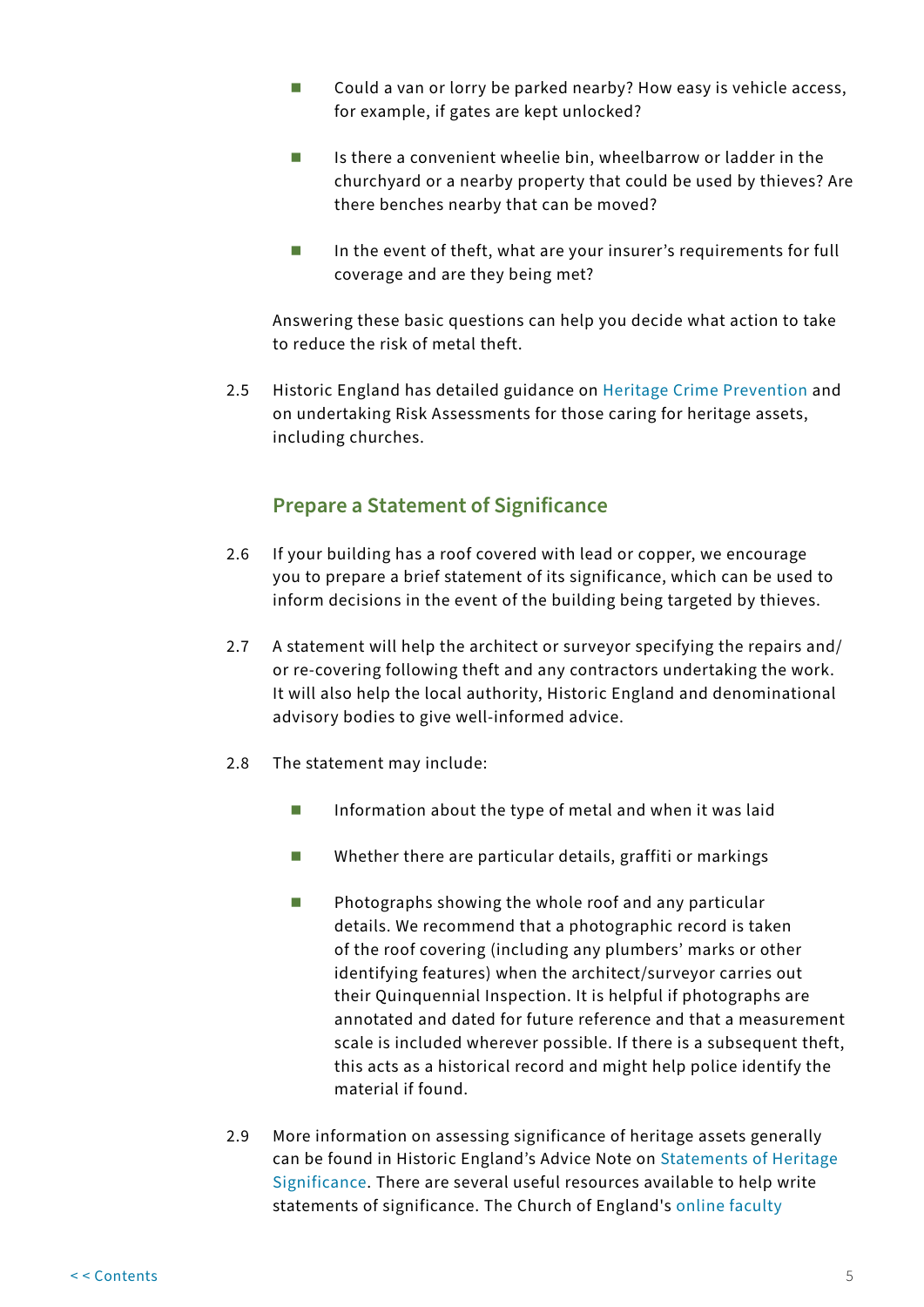<span id="page-8-0"></span>[application system](https://facultyonline.churchofengland.org/home) has a built-in facility to help create statements of significance. Other resources include the Methodist Church's [information](https://www.methodist.org.uk/static/rm/statementsignifneed.pdf)  [leaflet,](https://www.methodist.org.uk/static/rm/statementsignifneed.pdf) and [Church Build.](http://www.churchbuildingprojects.co.uk/how-to/5-technical/5-6-statement-of-significance/?doing_wp_cron=1629456296.7193911075592041015625)

### **Involve the community**

- 2.10 Building good relationships with your local community can help to protect your building from crime. You may wish to:
	- $\blacksquare$  Tell neighbours in advance when legitimate building work is planned and its duration, and request that they be particularly watchful when the works are going on, as buildings are attractive to thieves if there are workers or scaffolding on site.
	- $\blacksquare$  Display a warning notice, requesting that members of the public call the police if they see vans or workmen around the building outside normal working hours. You may need permission before you erect such signs.
	- Give neighbours a contact number and encourage them to note vehicle numbers and alert the police if they see anything suspicious. Thieves often remove lead in manageable quantities, which may result in repeat visits to clear the site. Alerting police may help them identify and catch criminals.
	- Make sure the church building is covered by your local Neighbourhood Watch scheme.
	- $\blacksquare$  Establish or join a Heritage Watch scheme that will include all the historic sites and buildings in your area. For example, Heritage Watch schemes are already operating in Essex and Kent.
	- $\blacksquare$  Encourage walkers, visitors and worshippers to pop into the building and churchyard at random times. Knowing people are likely to be around may deter criminals, especially those that watch buildings to plan attacks.
	- $\Box$  Develop good relationships with your local or community policing team and police crime prevention specialist. Contact them to discuss the building's significance and the amount of metal it has. Offer to show them round and explain the building's importance, whether it is listed, and what the long-term damage to heritage and the community might be if there is a theft.
	- $\blacksquare$  You may want to send leaflets to or visit those living near the church to raise awareness of what to look out for and who to contact if they see suspicious activity.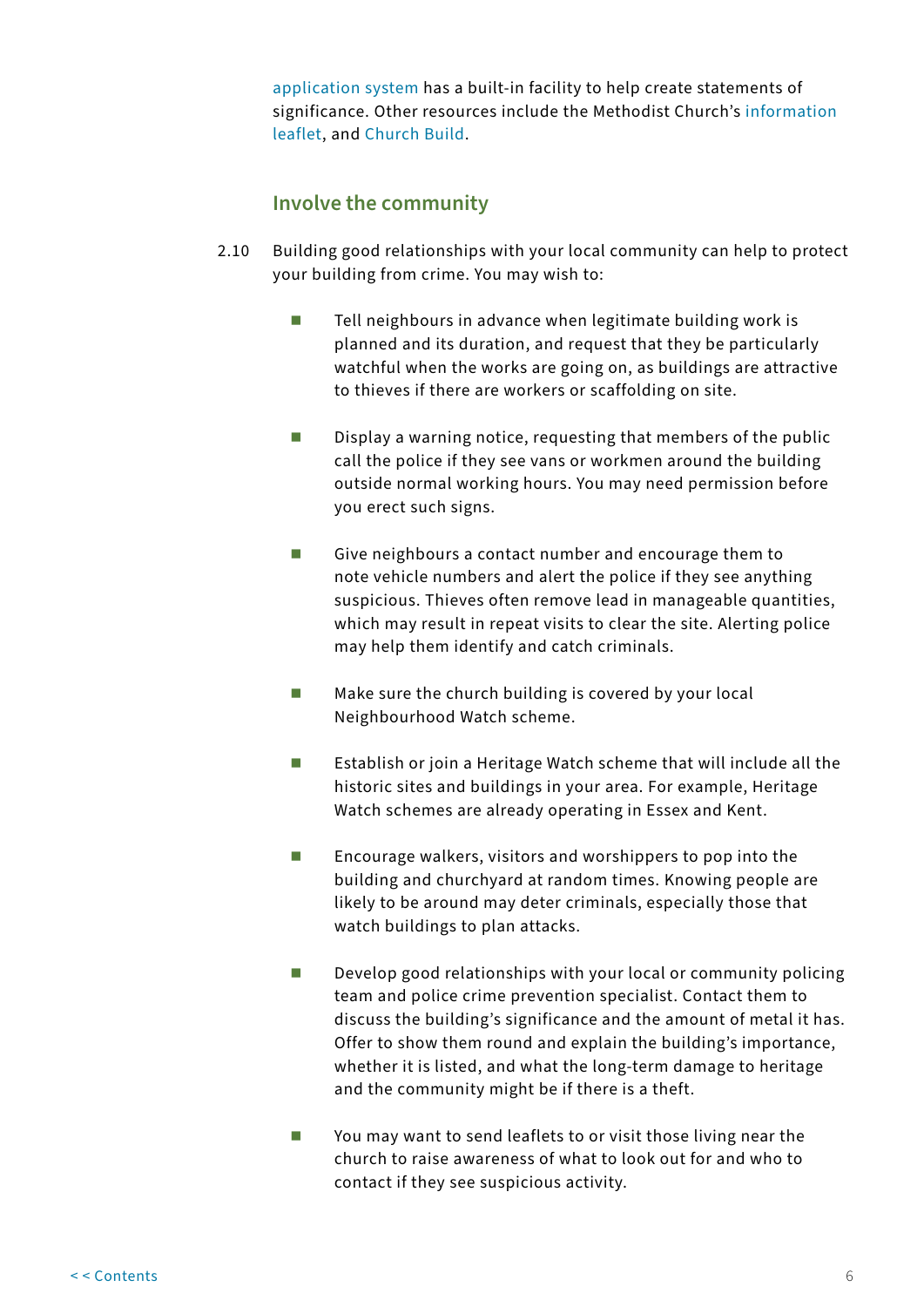### **Take basic protective measures**

- <span id="page-9-0"></span>2.11 Consider what low-cost measures can be taken to make it as difficult as possible for thieves to access metal or to make a quick getaway. Bear in mind that you may need permission for some changes and that it is best to seek appropriate advice if you are unsure.
- 2.12 Here are some examples of basic, low-cost, protective measures you may wish to consider:
	- Carry out regular checks of metal roofs, gutters and downpipes so any thefts are detected quickly, hopefully before further damage results from water ingress. Also look at the ground around the church; are there indentations that may suggest ladders have been used or heavy lead has been thrown down? Tyre tracks in the churchyard may also indicate theft.
	- Make access onto the building difficult. Remove or secure climbing aids such as water butts, compost bins, and wheelie bins.
	- Store tools, wheelbarrows and ladders securely to prevent thieves using them. It's also worth advising neighbours to do this as thieves may steal such things from local properties so that they are not caught with them in their vans or lorries if searched.
	- **Apply anti-climb paint to drainpipes and roof guttering. You should** not apply below a height of 2m and must prominently display a warning notice about it so that people do not damage their clothes on it. You should seek advice on whether consent is required for notices.
	- Keep gates locked and restrict vehicle access to the site. Consider ways to block entrances, while allowing necessary traffic to get close to the building.
	- Consider what information is available on your website. We recognise that it is important to have information that makes your building accessible and welcoming to your community, but some information, such as aerial photographs showing the roof, may be used by people planning a theft.
	- Well-maintained church grounds that are visited regularly may be less inviting to thieves, as the risk of being disturbed is greater.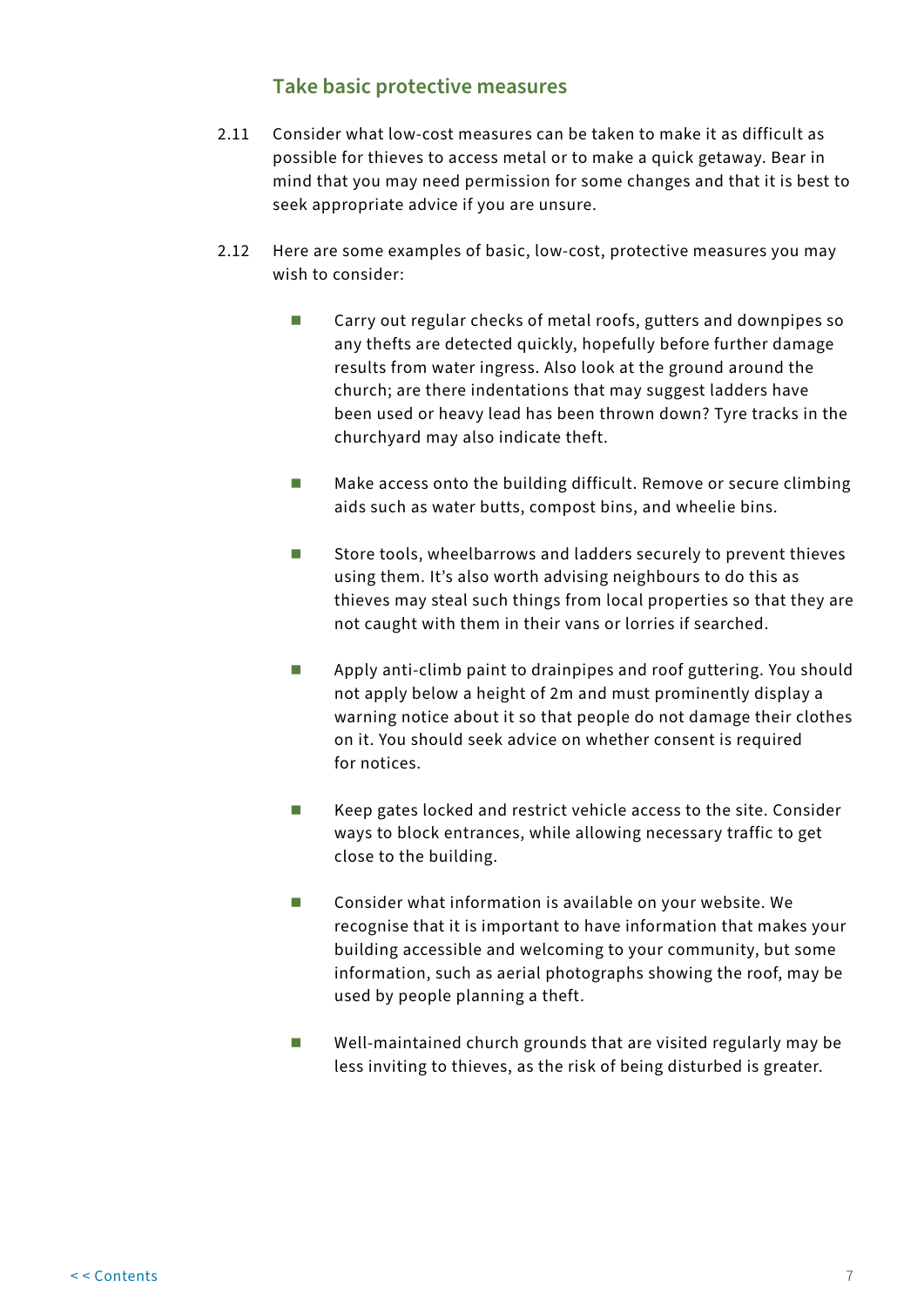### **Make it harder for thieves to hide**

- <span id="page-10-0"></span>2.13 Consider the following options to make it harder for thieves to hide:
	- $\blacksquare$  Make the building as visible as possible. Cut back tall trees and vegetation close to buildings, which could hide criminal activities. Please note that permission may be required to cut back or remove certain trees, for example if there is a Tree Preservation Order or if your building is in a Conservation Area or a Church of England churchyard.
	- $\blacksquare$  Where possible ensure that landscaping, especially boundary hedges and fences, do not impede the natural surveillance from neighbouring properties and passers-by.
	- Install security lighting, particularly at roof level. Fittings should be inaccessible and/or vandal resistant. Seek advice on siting lights from a security expert who has experience of working on listed buildings, to ensure they do not create shadows where a thief can hide. Installing lighting may require permission.
- 2.14 Although illumination is usually a good deterrent and increases natural surveillance, especially if it is precisely targeted, you must do what is appropriate for your church. There may be good reasons why lighting is not feasible, for example if there are bats present in your church or in nearby trees. In that instance, you must get expert advice about planning and carrying out works like lighting and audible alarm sounders. Churches can contact the Bat Helpline 0345 1300 228 for [free advice](https://www.bats.org.uk/our-work/buildings-planning-and-development/bats-and-churches/bats-and-building-work-in-churches), which may include a roost visit by a trained volunteer. You may need to get [a licence](https://www.gov.uk/government/collections/bat-licences) from Natural England to authorise the works.

### **Secure portable items**

- 2.15 If there are metal objects around the building that would be easy for thieves to carry away, such as metal railings and water troughs, make sure these are anchored to the ground or to a fixed structure. Check whether you would need permissions to fix objects into the building or the ground.
- 2.16 Protect the lower section of lightning conductors using a metal cage or sheath securely fixed to the building.

### **Know your insurance requirements**

2.17 It is important to know the requirements of your insurer and any changes they make to your policy so that you are fully covered in the event of metal theft. Some insurers require the use of specific products to ensure compliance. This should inform your decisions on what additional security measures you put in place.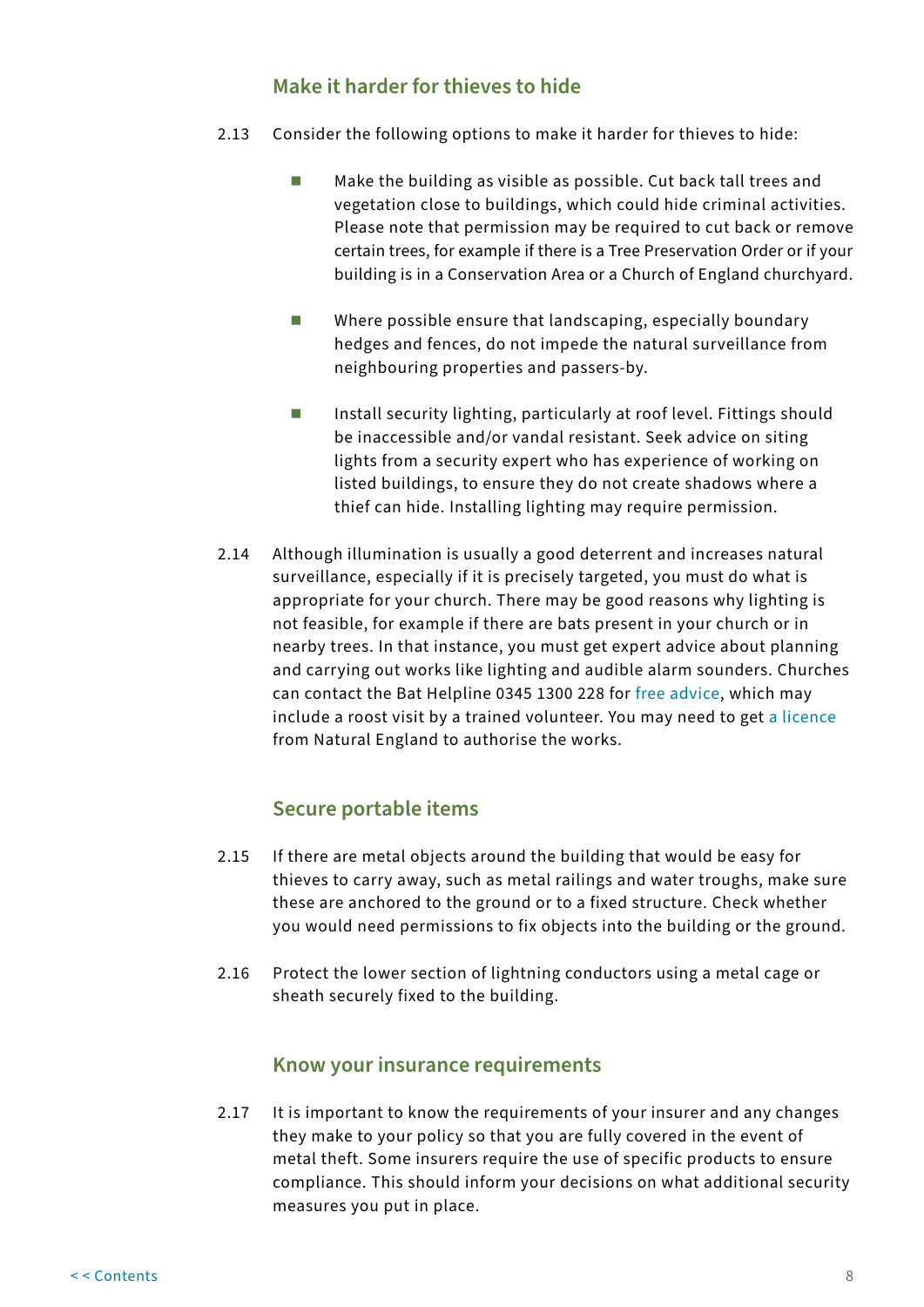### **Mark your metal**

- <span id="page-11-0"></span>2.18 There are several types of marking which enable metal to be identified, for example forensic marking that shows up under UV light. Some of these can connect to central databases so that marked materials or traces on people can be linked to a site or a crime. Ensure that the product you use is one suitable for roofs, as there are several products that are only intended for use on property items. Marked property may increase the likelihood of recovering material and achieving a prosecution.
- 2.19 If your church building is listed, you must also consider whether the product is likely to harm the significance of the building and whether you will require permissions – this applies particularly to physical marking rather than UV marking.
- 2.20 Put up warning notices saying security marking has been used to act as a deterrent. You should seek advice on whether putting up new signs would require consent.
- 2.21 If your roof has been covered with a non-lead alternative following a previous theft, you may wish to display signs that convey this so that thieves do not damage the roof before realising it is not lead.

### **Install alarm systems**

- 2.22 We encourage the installation of appropriate alarm systems designed to protect roofs. We recognise that each situation is unique and sometimes an alarm will not be a realistic or practical solution. Before installing alarms check with your insurer for guidance on appropriate and acceptable systems for insurance purposes.
- 2.23 Alarm systems should be installed and maintained by a company approved by the [National Security Inspectorate](https://www.nsi.org.uk) or [Security Systems and Alarms](https://ssaib.org)  [Inspection Board](https://ssaib.org). Their websites will help you find details of approved companies in your area.
- 2.24 There are a variety of different types of alarm available. These may include vibration detection, motion or infrared sensors and audible alarm sounders. Whatever type of alarm, it will be important to consider the impact installation will have on the historic fabric of the building, whether permissions will be required and how it will be maintained after installation.
- 2.25 Wireless movement detectors are likely to be the most appropriate for protecting historic buildings, as they will have the least impact on the fabric and appearance of a historic building. They are also more quickly deployed.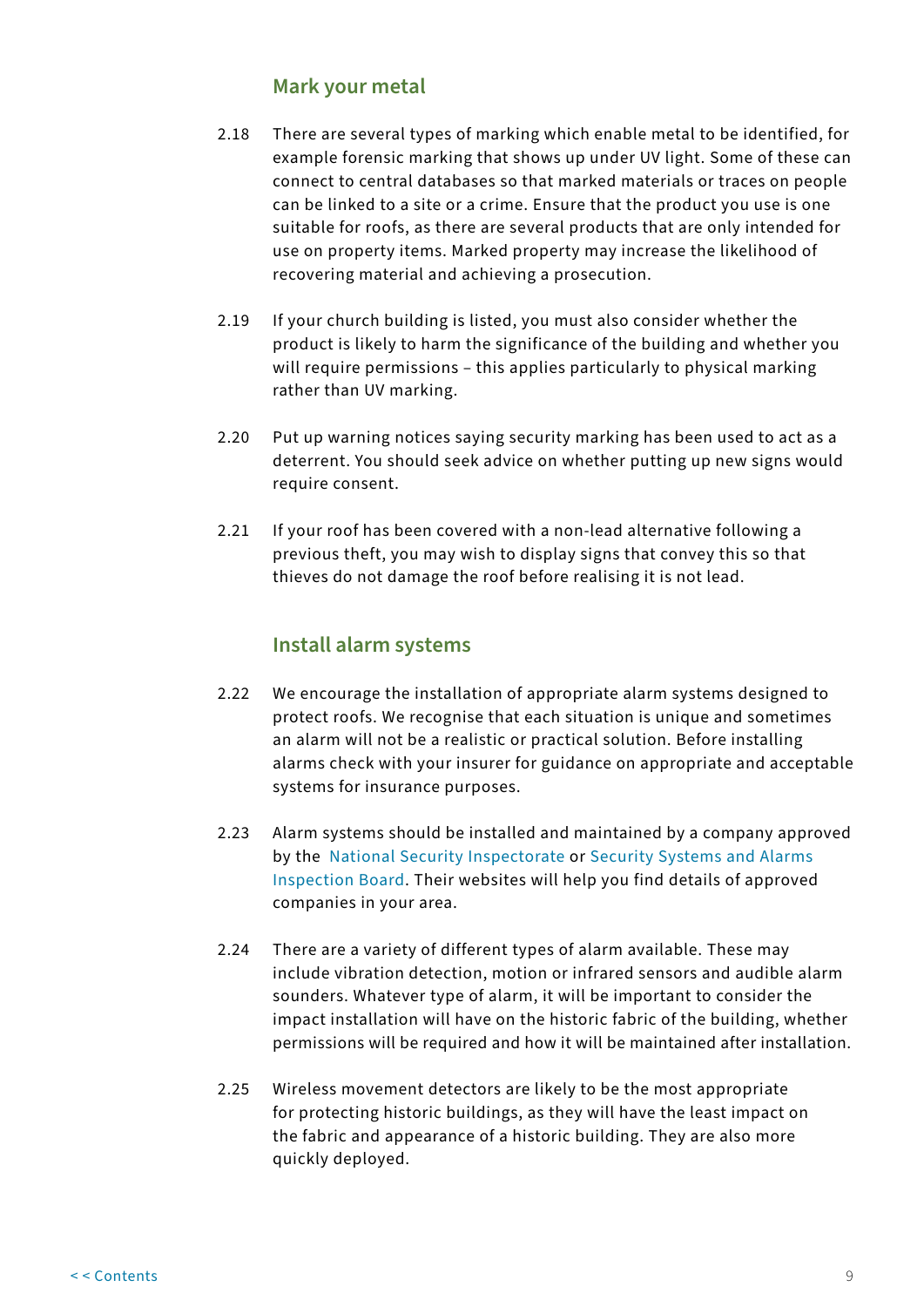- <span id="page-12-0"></span>2.26 Where alarm systems based on passive infrared sensors (PIR) are being installed on existing roofs, Historic England is content for the installation to be authorised by denominational authorities without prior consultation with us, subject to the church architect or surveyor supervising cable routes and fixings to ensure damage to historic fabric is minimised. Please note that this only applies to PIR systems.
- 2.27 In cases where roof repair works are being partly funded by grants, some funders may be willing to include the cost of an appropriate security system as an eligible item in specifying and costing the project.

### **Closed Circuit Television (CCTV) Systems**

- 2.28 CCTV systems are the most complex and expensive systems to install, manage and maintain. Systems should comply with the latest [British](https://www.gov.uk/guidance/recommended-standards-for-the-cctv-industry)  [Standard](https://www.gov.uk/guidance/recommended-standards-for-the-cctv-industry) and only be installed by accredited contractors who understand the conservation and legal protection of historic buildings.
- 2.29 Depending on your insurance requirements, motion sensor alarm systems should be considered before CCTV as they may provide a more efficient and cost-effective security solution.
- 2.30 CCTV systems should be installed and maintained by a company approved by the [National Security Inspectorate](https://www.nsi.org.uk) or [Security Systems and Alarms](https://ssaib.org)  [Inspection Board](https://ssaib.org). Their websites will help you find details of approved companies in your area.
- 2.31 Always seek advice from your local planning authority or denominational advisory body before approaching a contractor. The Church of England has [further advice](https://www.churchofengland.org/resources/churchcare/advice-and-guidance-church-buildings/cctv) on this topic.
- 2.32 Many of the considerations of the CCTV system are the same as for alarm systems and you should check with your insurer before installing CCTV for guidance on appropriate and acceptable systems for insurance purposes. CCTV systems should be fit for purpose, capable of capturing suitable images during the hours of darkness and, where needed, lighting should be compatible with the requirements of the system.

### **Take extra precautions when contractors are on site**

- 2.33 Buildings are particularly attractive to thieves when building work or scaffolding is on site. This is especially true of remote places of worship, but they will target all buildings.
- 2.34 Whenever work is being done, it is important to make sure that neighbours and the local police are aware. Tell them the name of the contractor, the times that workers will be on site and who to contact if they see something suspicious.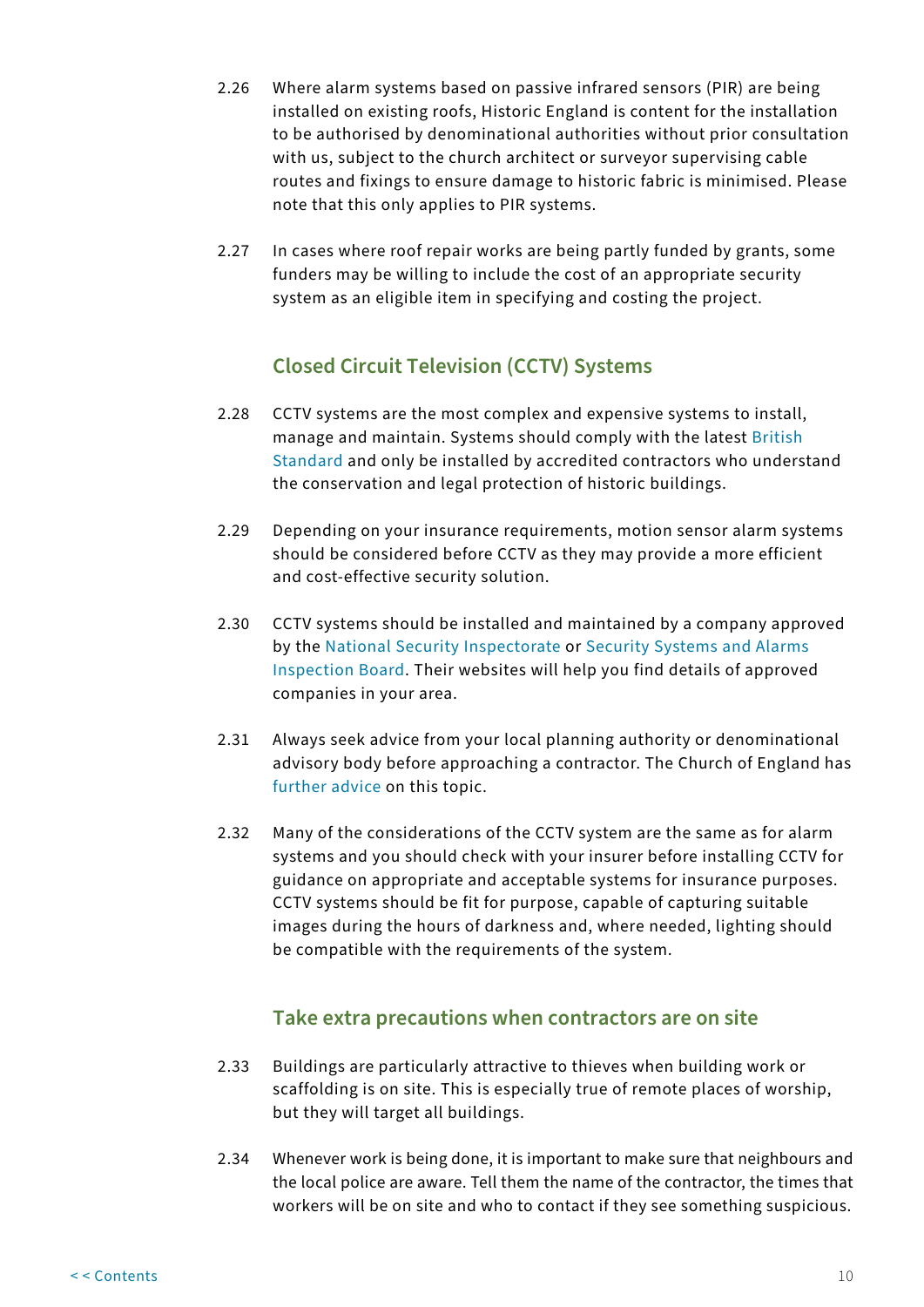- 2.35 Some actions to consider are:
	- $\blacksquare$  Before erecting scaffolding additional precautions need to be in place: check your building insurance policy to see what is required.
	- Whatever the insurer's requirements are, discuss what the contractors will do to minimise the risks. The National Security Inspectorate (NSI) Code of Practice for Scaffold Alarm Systems (NCP 115) sets a standard for alarms on scaffolding. Some scaffolders will add scaffold alarms and it is worthwhile checking if this is an option.
	- Bolting corrugated iron sheeting or solid timber boarding around the base of the scaffold to a height of 3.5m to deter climbers. Any doors in the hoarding should be flush with the face of the hoarding. Hinge pins should be protected to prevent them being driven out. Doors should be locked using a heavy-duty staple and hasp or locking bar, with heavy duty, close-shackled padlocks.
	- Erecting Heras®-type fencing panels around the work site to a height of at least 2m. In some areas, where theft is prevalent, 3m or even 4m is recommended.
	- At the end of each working day, ladders should be secured, old metals removed, doors locked and scaffolding boards strapped down to make it harder to access or remove materials.
	- In some locations, security patrols or staffed guarding (undertaken by NSI approved and licensed security personnel) might be necessary.
- 2.36 For further advice on scaffolding, please see the [Ecclesiastical Insurance](https://www.ecclesiastical.com/documents/scaffolding-checklist.pdf)  [Scaffolding Checklist](https://www.ecclesiastical.com/documents/scaffolding-checklist.pdf) and check details with your own insurer.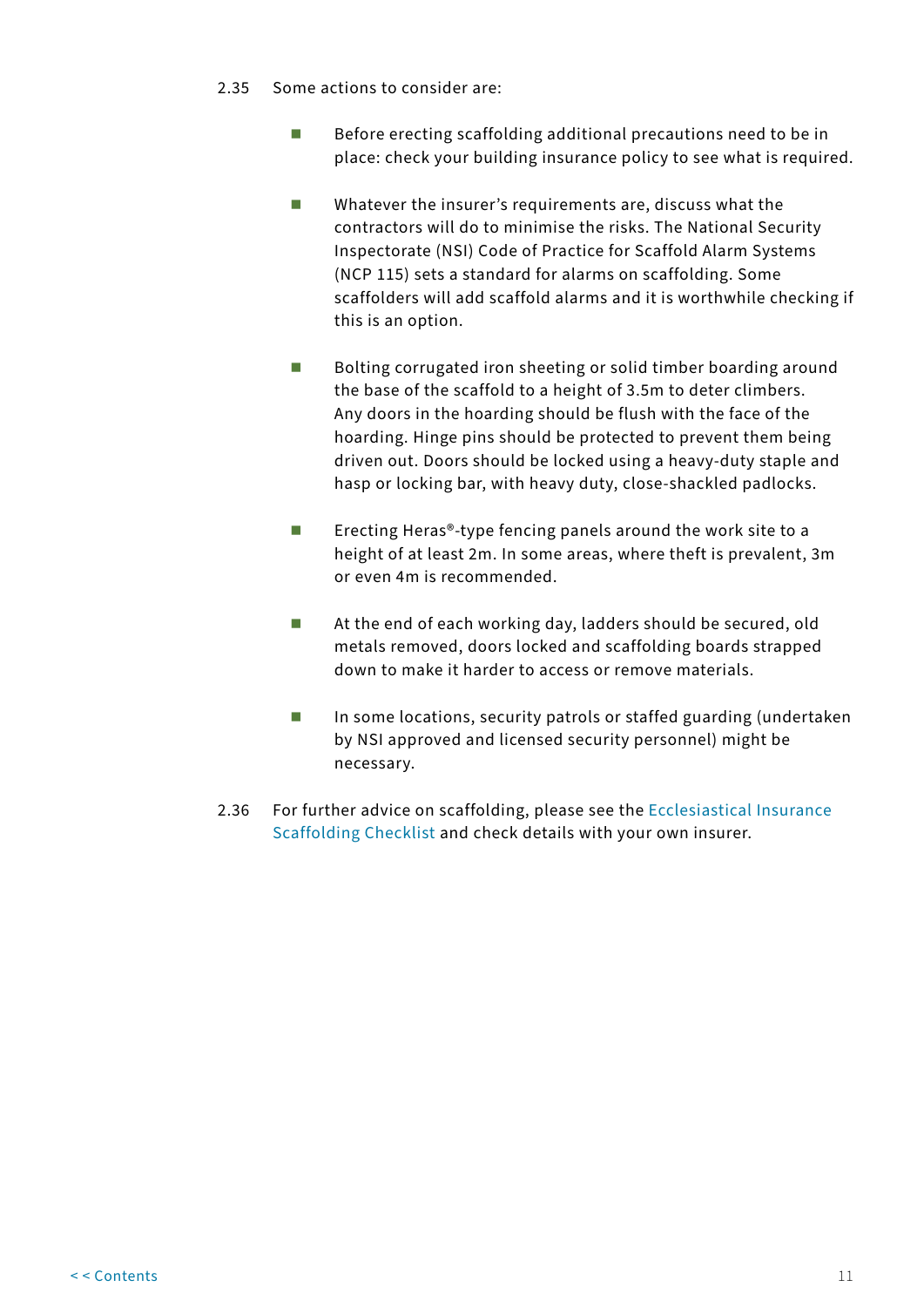### <span id="page-14-0"></span>**3** Dealing with theft

- 3.1 Metal theft often causes great damage because it goes undetected for days or even weeks. We encourage frequent checking of roofs, rainwater goods and lightning conductors to minimise additional damage caused by rain and wind where metal has been stolen. It is also important to check interiors in case there are puddles or new damp patches at high levels that could be signs of metal theft.
- 3.2 This section covers the immediate action you should take when you discover that metal has been stolen. In protecting the building, the priority should be to make it wind-tight and weatherproof.

### **Tell the police**

- 3.3 If the crime is in progress do not put your safety or the safety of others at risk. Call the police immediately using 999. This is a serious heritage crime and you should use the emergency number. If you are in a position to get a description of the offender, do so. Remember, brief simple details are the best:
	- **Male or female**
	- **Approximate age, height, build**
	- Colours and style of clothing
	- **Anything that stands out about this person**
	- **Any accomplices**
	- **Any vehicle being used or parked nearby and its registration number**
	- If you are unable to get a full registration number, note the type of vehicle, colour and part of the registration number
	- $\blacksquare$  If it is a van, any logo on the side or back
	- $\blacksquare$  The direction in which persons or vehicles went
- 3.4 If the offenders have gone and you don't think that they are still in the area, call the police non-emergency number 101 or use the web version: [www.police.uk/101](https://www.police.uk/101).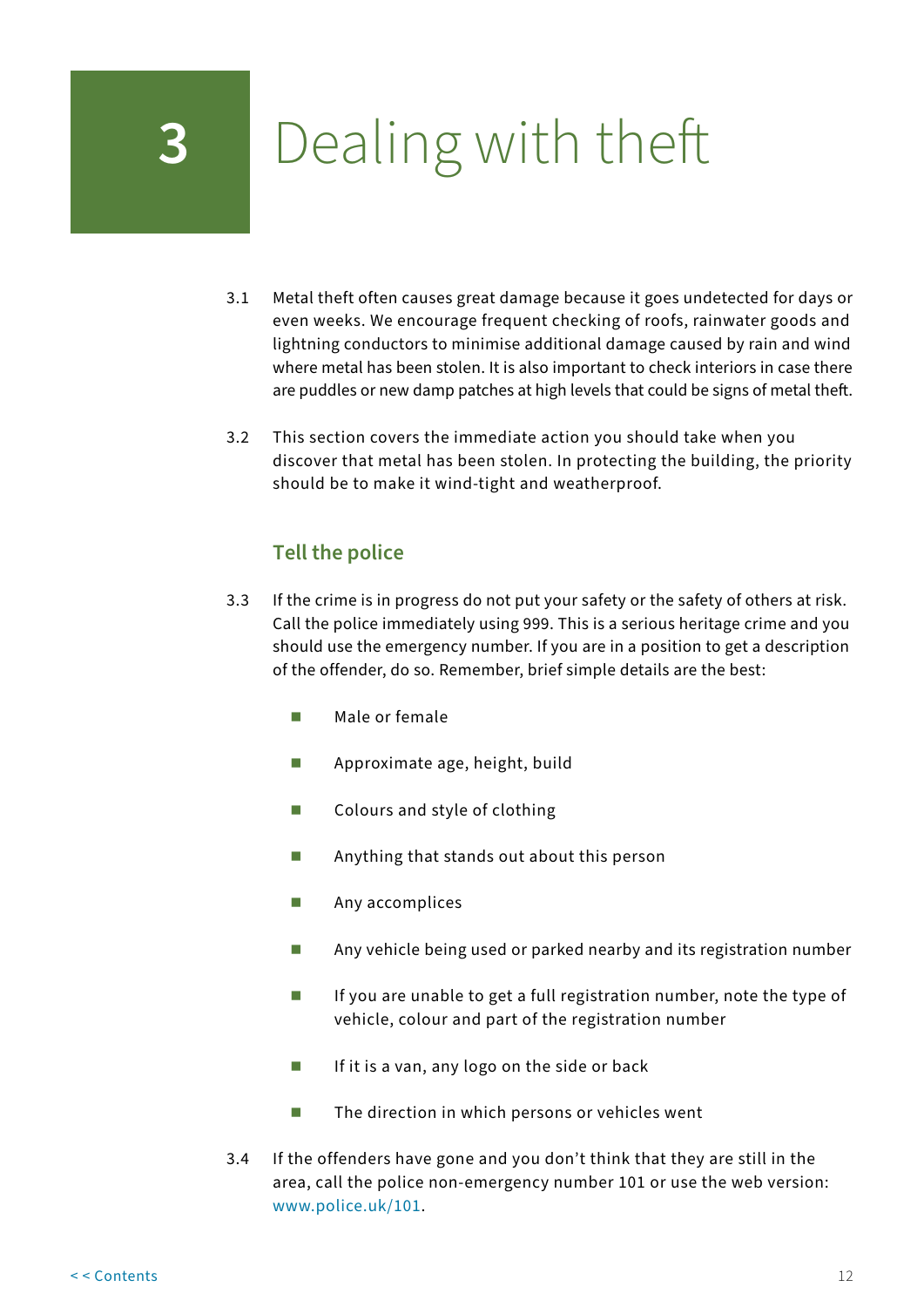### **Information to tell the police call handler**

<span id="page-15-0"></span>3.5 When you call the police using either the 999 emergency number or 101, here is the information you will need to give the police call handler:

Give clear information about location, providing as much detail as possible; for example, a postcode or an Ordnance Survey Reference. What Three Words [\(https://what3words.com](https://what3words.com/pretty.needed.chill)) provides a combination of three unique words to precisely locate where the church building is in a 3 metre square. This will allow the police to locate you more precisely, especially in rural areas or areas without clear signage. You can also use the Unique Property Reference Number ([https://www.findmyaddress.co.uk/](https://www.findmyaddress.co.uk)). Listed buildings also have a listed building number ([https://historicengland.org.uk/listing/the-list\)](https://historicengland.org.uk/listing/the-list).

Give any information that would help to identify thieves or their vehicles.

- $\blacksquare$  If you think that the criminals have left stolen property, such as roofing lead, at the scene or nearby, please inform the call handler as it is likely that the thieves will return to collect and perhaps steal additional material from another part of the building.
- $\blacksquare$  If you believe that the suspects have left items of property, tools or any object or mark which may contain forensic evidence, such as fingerprints, DNA or tyre marks, please tell the call handler. Do not allow anyone to handle the item(s). If there is a high risk of them getting damp, try to cover them with sheeting or a plastic box (see Section 3.6 below for further details).
- **Make sure that you ask the call handler for the incident reference** number. You will need this for any insurance claim and for ensuring different police teams have a single reference point.
- $\blacksquare$  Say that the building is listed for its architectural and historic interest and that you would like the incident reported as a heritage crime, and that the Heritage Crime Liaison Officer should be notified.

### **Check the building and secure the crime scene**

- 3.6 After you have notified the police, check the building and secure the crime scene:
	- Do not put yourself or others at risk
	- Do not touch or clean anything so that the scene of the crime is preserved. You should not compromise any evidence by walking on or touching anything that could provide evidence. If there is a high risk of evidence (for example items left or used by thieves) getting damp or disturbed, try to cover it with sheeting or a plastic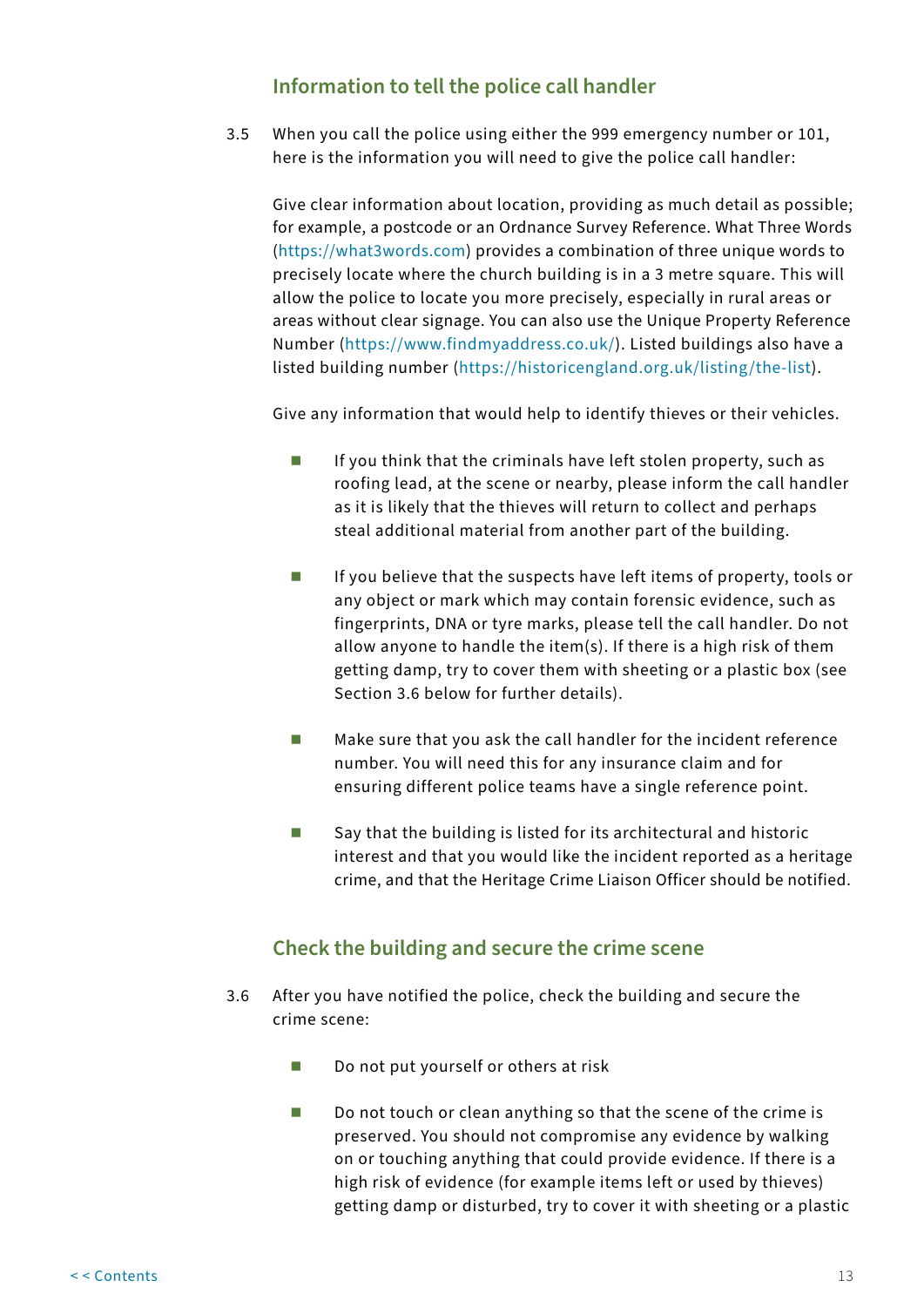<span id="page-16-0"></span>box. If the evidence cannot be protected in place and it needs to be moved to a safe location, do not wear gloves (except for health and safety reasons), note where it came from (or take a photograph) and tell the Crime Scene Investigator (CSI) who may need to take your elimination DNA or fingerprints.

- Do not try to establish the extent of what has been stolen until the police officer or call handler says it is fine to do so. After the police and CSI have done their work at the scene, everything can then be dealt with, but you must not compromise any evidence by walking on or touching anything that could provide evidence.
- Check the building for any additional damage caused by the thieves. If anything else is discovered report this to the police.
- Record anything else unusual about the building and surrounding grounds (for example, bins which have been moved to allow access to the roof).

### **Take action to protect the building**

- 3.7 After you have checked the building and secured any evidence, take action to protect the building from the elements and any additional thefts:
	- Get tarpaulins or plastic sheeting put on the roof as an emergency covering. This is a top priority as even a small amount of rain ingress can cause a huge amount of damage very quickly.
	- $\blacksquare$  If you can, take some quick security measures (described in Section 2 on preventing theft) to prevent further thefts.
	- $\blacksquare$  Immediately after a theft, once emergency coverings are in place, it is important to secure all remaining metal. Any proposal to remove remaining metal may require permissions and must first be discussed with the appropriate authorities.
	- $\blacksquare$  Places of worship should contact the building's architect or surveyor so they can inspect the building, help to arrange emergency protection and plan how to repair the damage.
- 3.8 More information on emergency and temporary coverings, as well as permanent replacement coverings, can be found in [Theft of Metal from](https://historicengland.org.uk/images-books/publications/theft-metal-church-roofs-replacement-materials/)  [Church Roofs: Replacement Materials.](https://historicengland.org.uk/images-books/publications/theft-metal-church-roofs-replacement-materials/)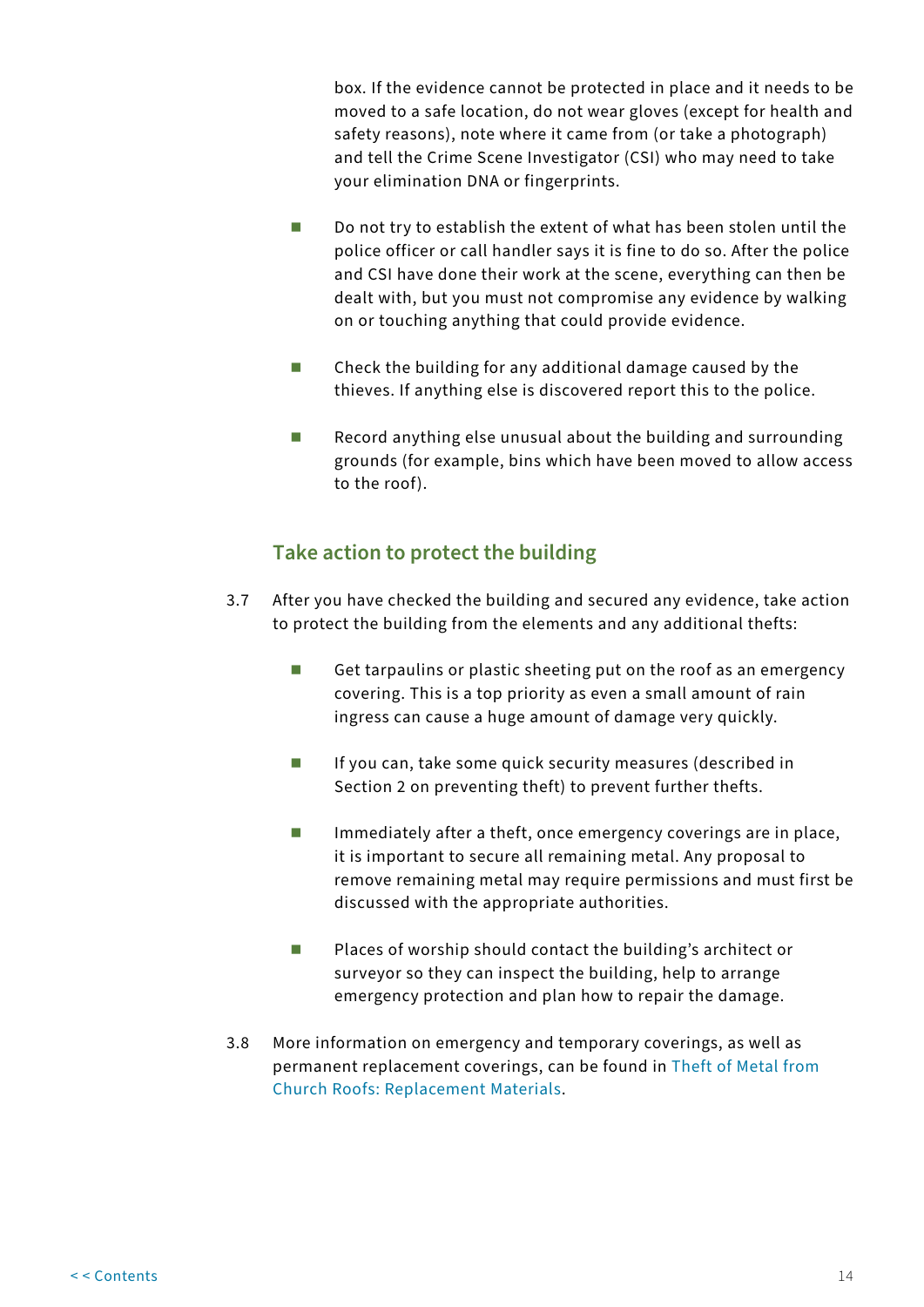### **Inform key contacts**

- <span id="page-17-0"></span>3.9 Once you have taken action to protect the building, inform key contacts about the theft:
	- **Tell your insurance company.**
	- Church of England congregations should notify their Archdeacon and Diocesan Advisory Committee (DAC) Secretary for immediate advice and support.
	- Baptist Union, Methodist, Roman Catholic and United Reformed Church congregations should notify their respective Advisory Committees.
- 3.10 Advise the properties neighbouring the church, as they are likely to be at heightened risk from thieves working in a particular area. You can also ask them to be vigilant in case the thieves return to the church.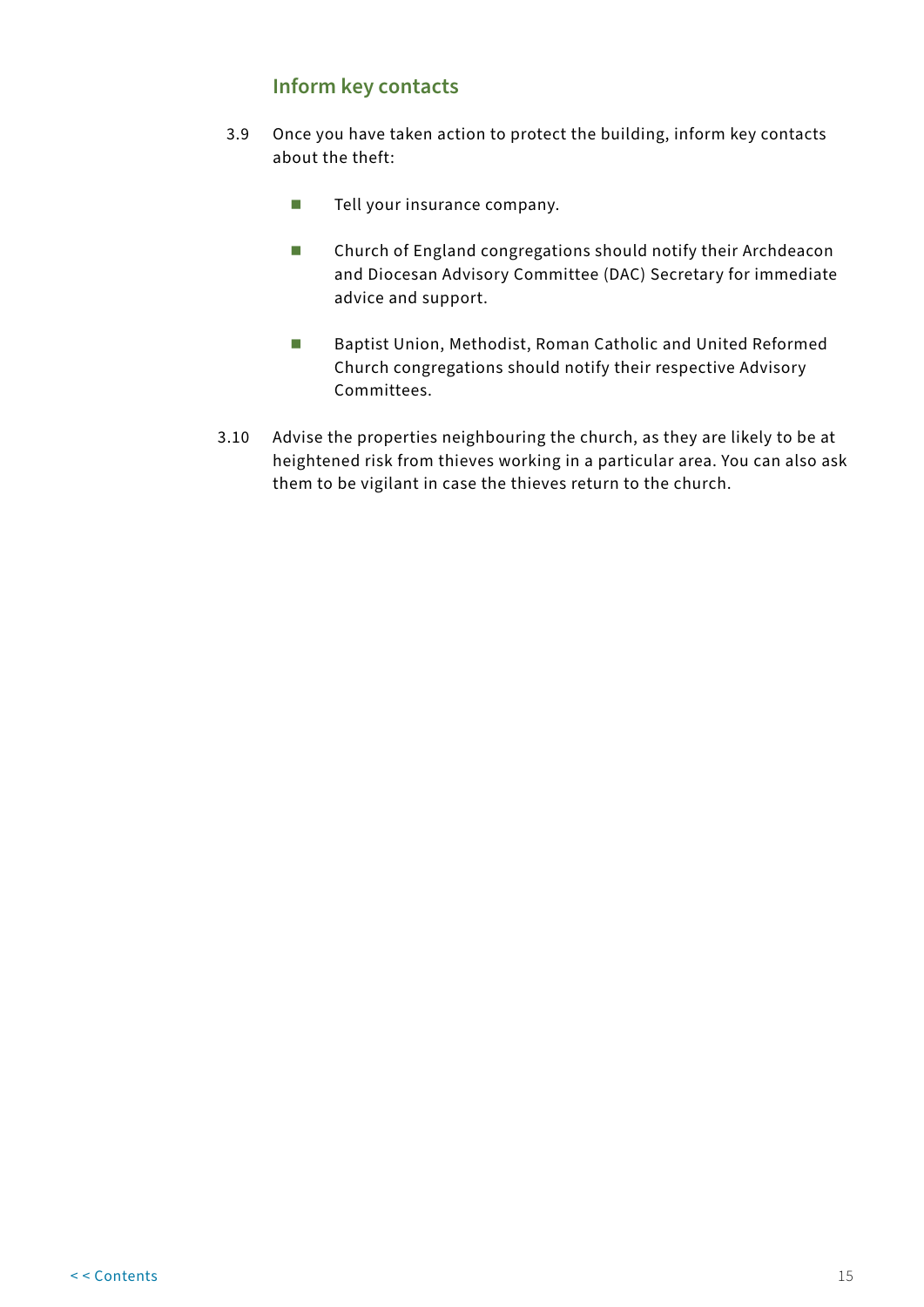### <span id="page-18-0"></span>**4** Help the police get a conviction

- 4.1 Timely reporting, recording and evidence-gathering are crucial in assisting the police to identify offenders involved in the theft of metal from heritage sites and buildings.
- 4.2 The [Sentencing Guidelines for Theft, Criminal Damage and Arson](https://www.sentencingcouncil.org.uk/offences/magistrates-court/item/theft-general/) now highlight the theft and damage of heritage assets and this will include the theft of metal from a protected building.
- 4.3 The police, prosecutors and the courts are now more aware of the scale, extent and impact of the theft of metal from heritage sites and buildings. Metal theft from a church or community building is considered:
	- An attack on the resources belonging to local communities that restricts their use, imposes an additional financial burden and undermines the morale of volunteers;
	- A threat to our local and national history, which may spoil future generations' opportunities to enjoy, understand and celebrate their shared past and inherited legacy.

### **Actions you can take**

- 4.4 Here are some actions you can take to help the police secure a conviction:
	- Your local [Neighbourhood Police Team](https://www.police.uk), police crime prevention specialist and [Designing Out Crime Advisor](https://www.securedbydesign.com/contact-us/national-network-of-designing-out-crime-officers?view=article&id=308) can provide more information on how to minimise crime and anti-social behaviour.
	- Check the Historic England [Crime Prevention Guide for Owners and](https://historicengland.org.uk/images-books/publications/heritage-crime-prevention-guide/)  [Managers](https://historicengland.org.uk/images-books/publications/heritage-crime-prevention-guide/) and the Church of England's [Church Care](https://www.churchofengland.org/resources/churchcare) webpage for more advice.
	- $\blacksquare$  If the police identify an offender they may ask you to provide a [Heritage Crime Impact Statement](https://historicengland.org.uk/images-books/publications/heritage-crime-impact-statements/). This statement will assist the Court to understand the impact that the crime has had on the building and local community. This is a great opportunity to spell out the frustration and human cost of the crime.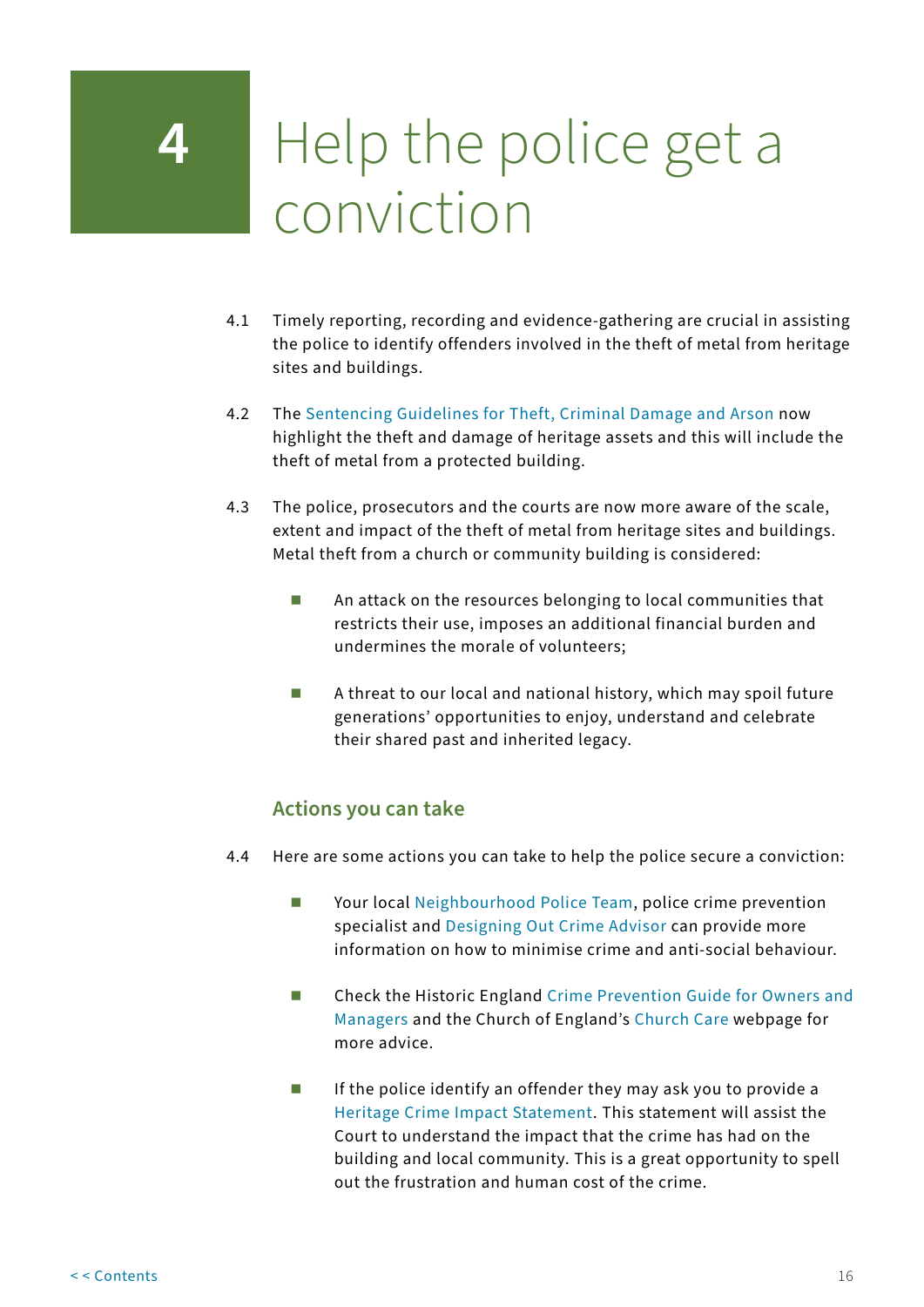- <span id="page-19-0"></span>■ Historic England's Heritage Crime pages include a guide on [heritage crime impact statements](https://historicengland.org.uk/images-books/publications/heritage-crime-impact-statements/). The guide covers the use of heritage crime impact statements, who should provide one and what information they should contain. Impact Statements add weight to the evidence you provide and show how important the building is to the community. For example, you could ask members of the community or congregation, the local authority conservation officer or your denominational advisory body. Your local Historic England team may also provide an Impact Statement, explaining the importance of the damaged building in the national context.
- **If you are asked to provide an Impact Statement, these are usually** read to the Court after the conviction and before sentencing. It is possible that the Prosecutor will require you to attend to provide evidence. If this is the case, you will be contacted by the Court Witness Service who will provide support and advice.
- Make any photographs of the stolen metal available to the police as these may enable them to identify it if found.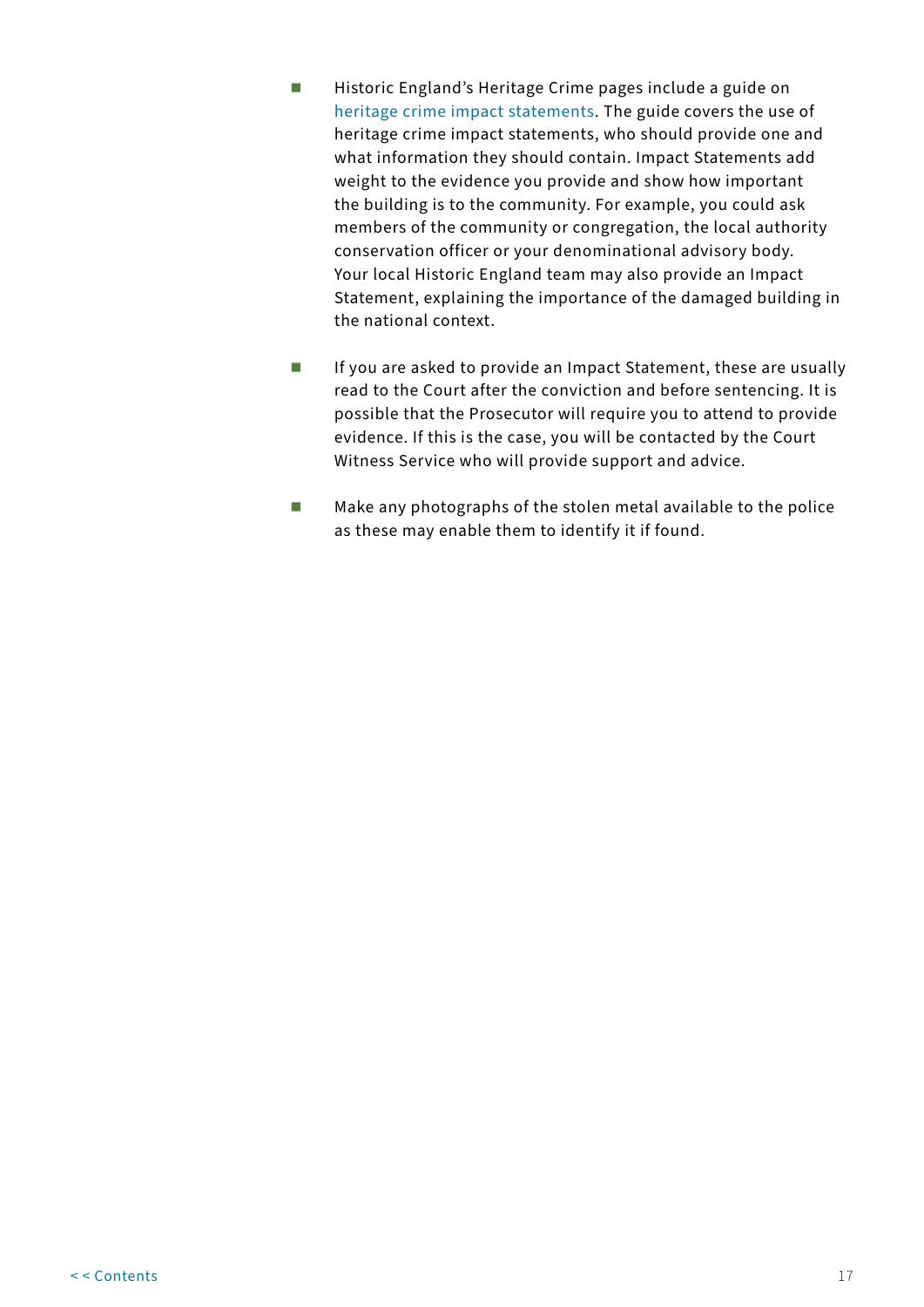### **Contact Historic England**

**East of England** Brooklands 24 Brooklands Avenue Cambridge CB2 8BU Tel: 01223 582749 Email: [eastofengland@](mailto:eastofengland%40HistoricEngland.org.uk?subject=Guidance) [HistoricEngland.org.uk](mailto:eastofengland%40HistoricEngland.org.uk?subject=Guidance)

### **Fort Cumberland** Fort Cumberland Road Eastney Portsmouth PO4 9LD Tel: 023 9285 6704 Email: [fort.](mailto:fort.cumberland%40HistoricEngland.org.uk?subject=Guidance) [cumberland@](mailto:fort.cumberland%40HistoricEngland.org.uk?subject=Guidance) [HistoricEngland.org.uk](mailto:fort.cumberland%40HistoricEngland.org.uk?subject=Guidance)

**London and South East** 4th Floor Cannon Bridge House 25 Dowgate Hill London EC4R 2YA Tel: 020 7973 3700 Email: [londonseast@](mailto:londonseast%40HistoricEngland.org.uk?subject=Guidance) [HistoricEngland.org.uk](mailto:londonseast%40HistoricEngland.org.uk?subject=Guidance)

#### **Midlands**

The Axis 10 Holliday Street Birmingham B1 1TG Tel: 0121 625 6888 Email: [midlands@](mailto:midlands%40HistoricEngland.org.uk?subject=Guidance) [HistoricEngland.org.uk](mailto:midlands%40HistoricEngland.org.uk?subject=Guidance)

### **North East and Yorkshire** Bessie Surtees House 41-44 Sandhill Newcastle Upon Tyne NE1 3JF Tel: 0191 269 1255 Email: [northeast@](mailto:northeast%40HistoricEngland.org.uk?subject=Guidance) [HistoricEngland.org.uk](mailto:northeast%40HistoricEngland.org.uk?subject=Guidance)

37 Tanner Row York YO1 6WP Tel: 01904 601948 Email: [yorkshire@](mailto:yorkshire%40HistoricEngland.org.uk?subject=Guidance) [HistoricEngland.org.uk](mailto:yorkshire%40HistoricEngland.org.uk?subject=Guidance)

#### **North West**

3rd Floor, Canada House 3 Chepstow Street Manchester M1 5FW Tel: 0161 242 1416 Email: [northwest@](mailto:northwest%40HistoricEngland.org.uk?subject=Guidance) [HistoricEngland.org.uk](mailto:northwest%40HistoricEngland.org.uk?subject=Guidance)

#### **South West**

Fermentation North (1st Floor) Finzels Reach Hawkins Lane Bristol BS1 6JQ Tel: 0117 975 1308 Email: [southwest@](mailto:southwest%40HistoricEngland.org.uk?subject=Guidance) [HistoricEngland.org.uk](mailto:southwest%40HistoricEngland.org.uk?subject=Guidance)

#### **Swindon**

The Engine House Fire Fly Avenue Swindon SN2 2EH Tel: 01793 445050 Email: [swindon@](mailto:swindon%40HistoricEngland.org.uk?subject=Guidance) [HistoricEngland.org.uk](mailto:swindon%40HistoricEngland.org.uk?subject=Guidance)